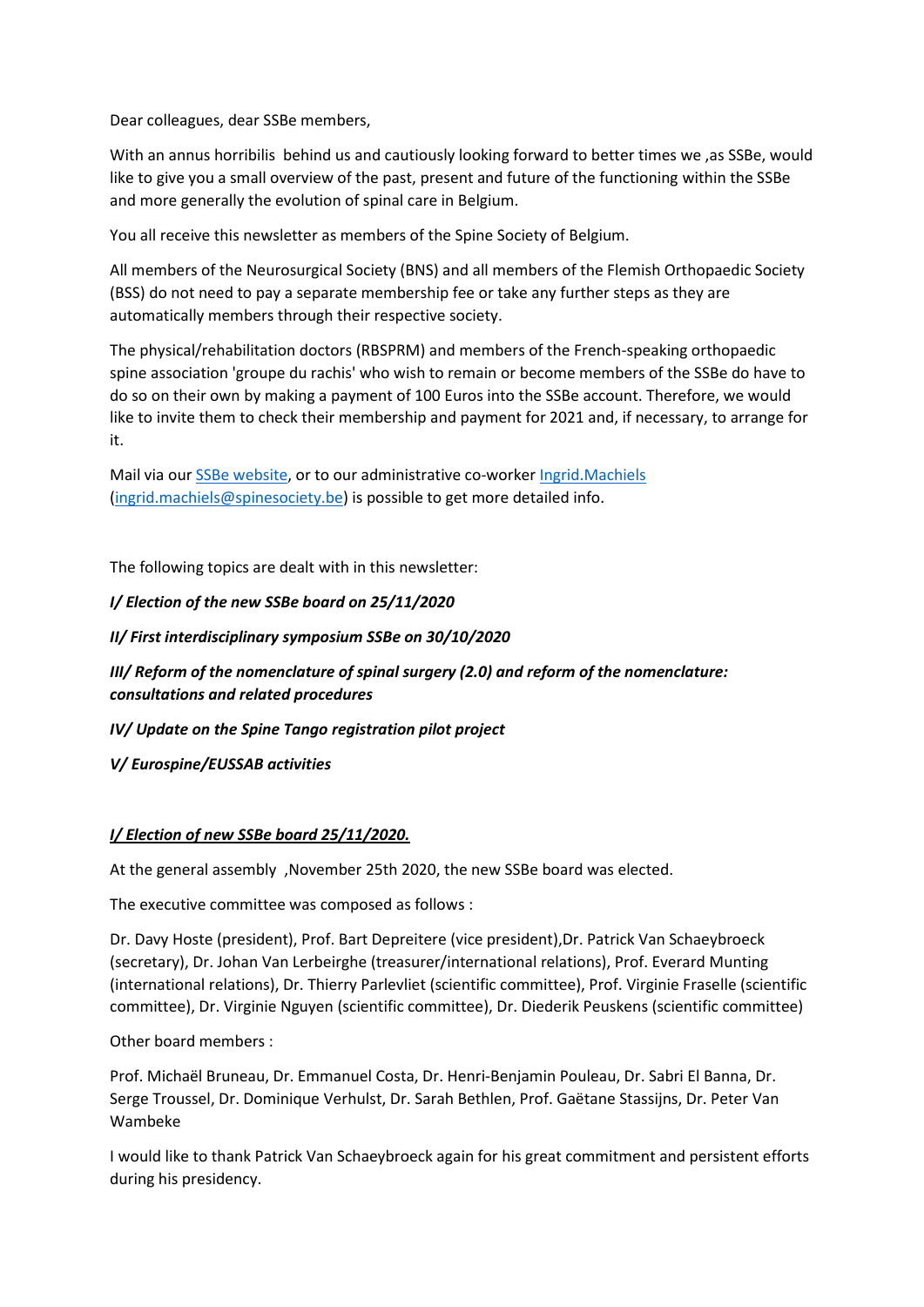I would also like to thank the outgoing board members for their commitment and contribution to SSBe.

Colleagues that are interested to become board member can ask their society to delegate them at the next election, or contact us directly.

### *II/ First interdisciplinary symposium SSBe*

*Interdisciplinary cooperation* is the most important founding pillar of the Spine Society of Belgium.

Through this interdisciplinary cooperation between physical medicine-rehabilitation, neurosurgery and orthopaedic surgery we hope and strive to improve quality in spinal care in our country.

It is my hope that all subdisciplines can be equally and actively involved in the further role the SSBe has to play to meet this goal.

On October 30th 2020, we organised our first interdisciplinary spine symposium (**ID Spine 2020**) in association with the algological societies. For obvious reasons, it was decided to organise an online meeting. We had a total of 194 participants covering neurosurgery, orthopedical surgery, physical medicine and rehabilitation and algology.

The standard has been set to make future meetings an equally valuable event.

In attachment, you can find a brief summary of the webinar including the key conclusions of the presentations (by Patrick Van Schaeybroeck).

# *III/ Reform of the nomenclature for spinal surgery (2.0) and reform of the nomenclature for consultations and related procedures.*

On 18/1/2021 and 3/3/2021 respectively, the first online meetings took place regarding the revision of the nomenclature (spinal surgery) and the revision of the nomenclature (consultations and related procedures).

Although the SSBe was not officially invited 'as such' to these meetings with the NIHDI, a large number of SSBe board members were invited to this new task force through other channels.

In this sense, we can therefore maximally bundle our strengths to defend the efforts that the SSBe has already made since 2014, this in the development of a complete new nomenclature for spine surgery and the associated creation of spine centres with a.o. multidisciplinary consultations. The Royal Decree with the full text and the new nomenclature 14n is ready for approval but has still not been officially published.

Meanwhile, we published a manuscript in the "Artsenkrant" referring to the ongoing legislation process on spine units and multidisciplinary consultations,. We all share the frustration about the slowness of the government work.

However, the fact that in the new focus group the new nomenclature 14n (developed by the SSBe) was used as a foundation and reference for further standardisation was of course encouraging that the work done is nevertheless recognised as a starting point in the ongoing reforms.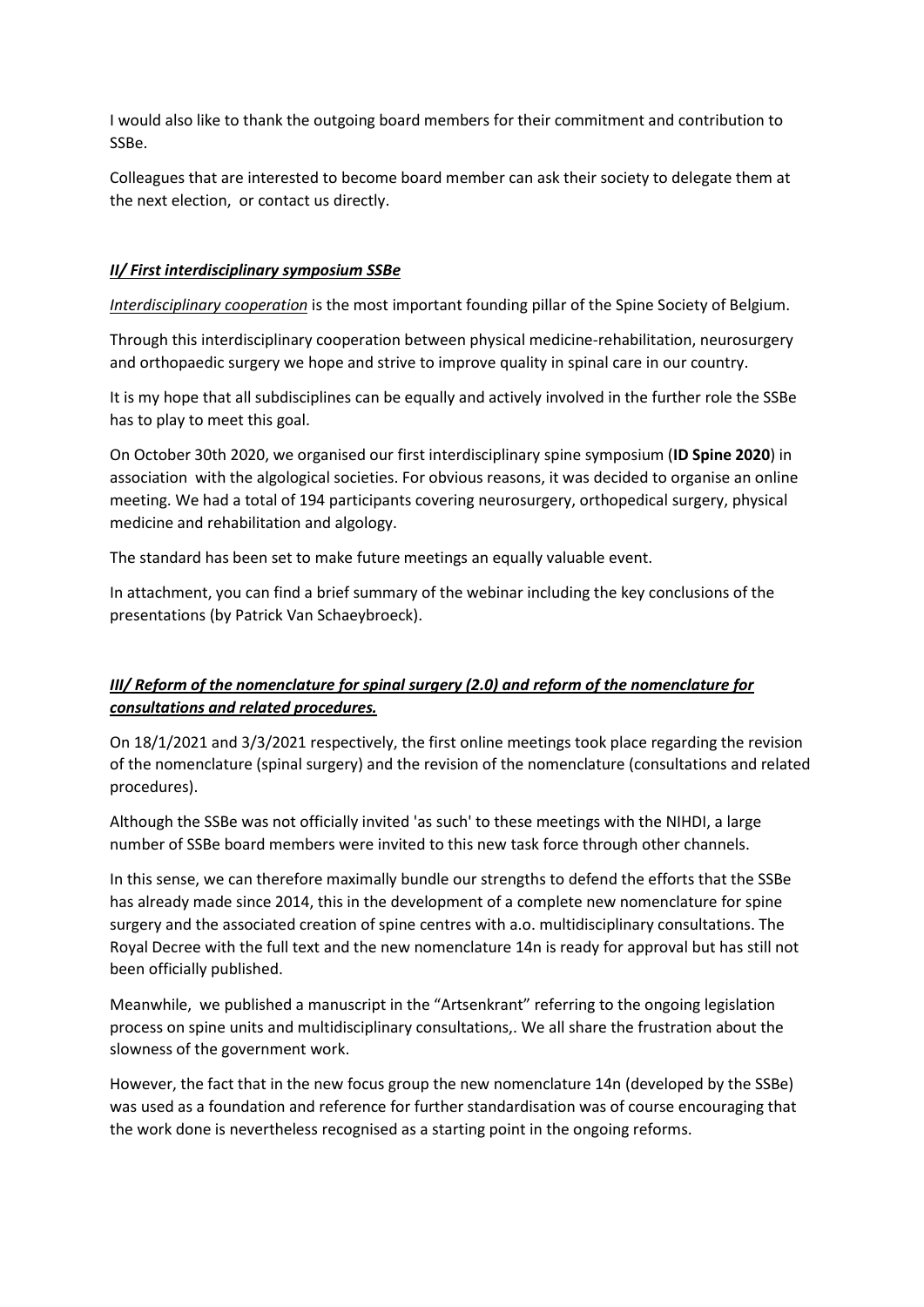At the last online meeting on 3/3/2021, we were also informed that the Royal Decree with the new nomenclature 14n and the text concerning the spine centres had apparently now been forwarded and that an official publication could be expected in the coming months.

So, regardless of the currently started new more global task forces, we can expect an earlier publication of the new spine nomenclature.

The SSBe board is further prepared and highly motivated to take up its responsibility within these two task forces in order to defend the interests of all colleagues, SSBe members.

## *IV/ An update on the Belgian Pilot Spine Registry (by Bart Depreitere)*

Following a troublesome start, including uncertainty about the need for ethical approval, the delay associated with multicentre ethical approval and several technical issues, ... Covid came right after several centres finally had been able to initiate the implementation of our registry.

Although this was unfortunate, it gave us the time to address Sciensano to fix the Health Data patient module and make a fresh start last Fall.

Since then, 10 hospitals are up and running (Thank you Sint-Lucas Gent, CHWAPI, Sint-Augustinus Antwerpen, AZ Groeninge, Sint-Blasius Dendermonde, H.Hart Tienen, Imelda Bonheiden, Saint-Pierre Ottignies, AZ Delta Roeselare and UZLeuven). Some centres directly import data in the Health Data platforms, whereas others capture the data through KWS, HIX or Lynxcare to secondarily transfer csv batches to the central database. These batch transfers still cause some problems, and also the Health Data patient platform (for which we are the pilot project) is still subject to 'child illness' issues.

Nevertheless, to date 1,082 inclusions arrived into the central Health Data database, and there are many more in the cloud (eg. the Lynxcare data has not been successfully transferred yet). The rate of surgeons and physical medicine specialists filling their forms is - let's say - moderate.

Patient response rates are unfortunately much weaker, and this has several reasons. People are over-exposed to questionnaires and digital noise, and PROMs are not normalized in our Belgian culture. However, if in addition technical problems occur on the digital platforms, patients tend not to persevere to get the job done. When the digital platforms work, response rates seem to be reasonable. For instance, in Leuven, response rates are recently increasing to 72% pre-intervention and 60% at 3 months. This is not bad, given mixed experiences with e-PROM response rates in registries worldwide. The preliminary data from the randomized study on patient response rates in Leuven shows that the effect of alerts and reminders is rather low. It seems that motivational speech from the specialists works best.

And hence, it seems that this pilot spine registry so far has been a test of our patience, motivation and perseverance ... Still, we will learn a lot out of it, not in the least what efforts and what support and partners it will take to arrive at a durable Belgian spine registry in the long run.